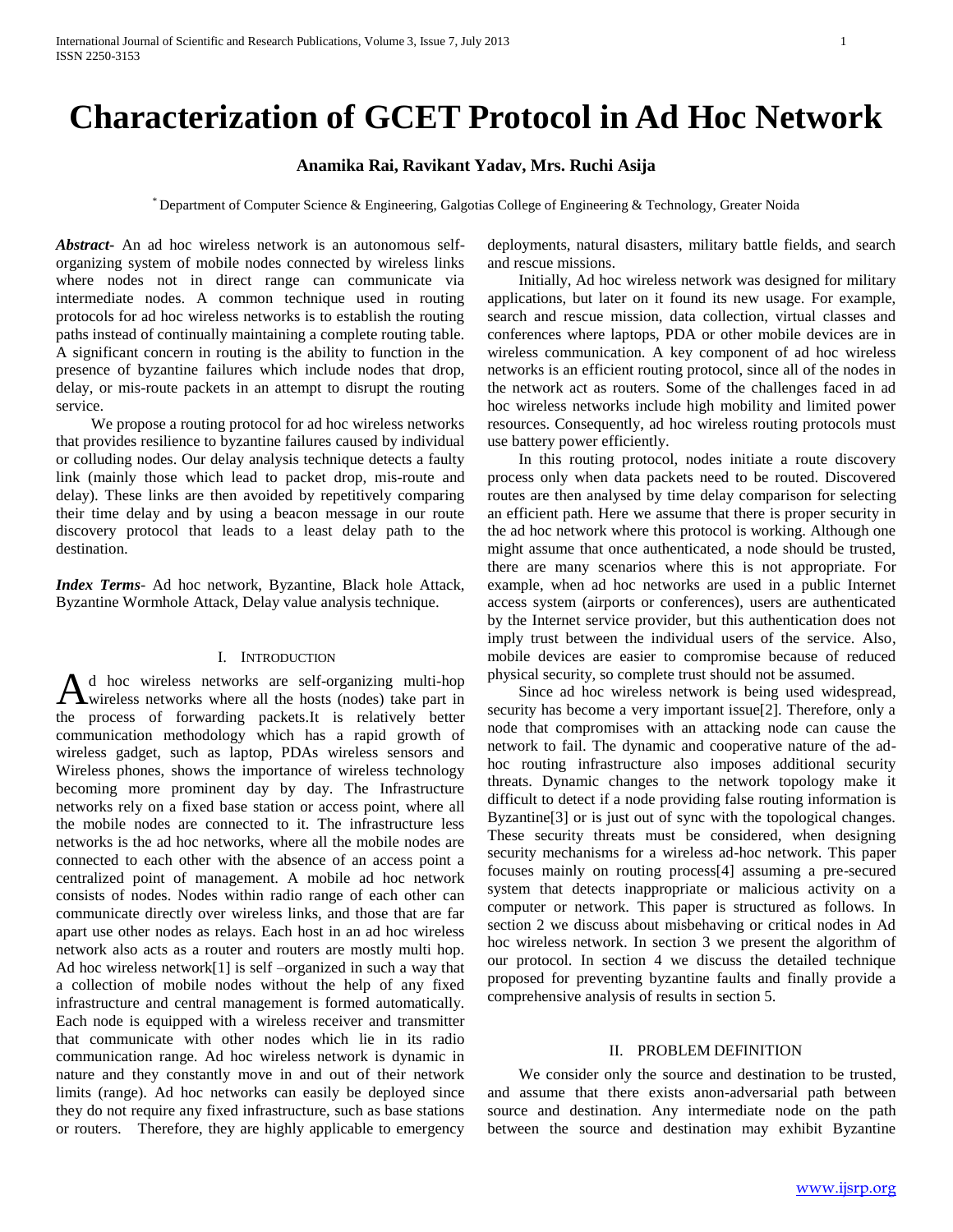behavior[7]. The goal of our protocol is to avoid Byzantine behavior, or bound its effect on the overall system. We assume that an intermediate node can exhibit such behavior either alone or in collusion with other nodes. We do not address resource consumption attacks where a node receives a high number of messages with incorrectly authenticated packets[8]. We define *Byzantine behavior* as any action by an authenticated node performed at the network layer that results in disruption or degradation of the routing service (i.e. the attacker does not have control over the MAC or physical layers). Attacks like eavesdropping, fabricating or modifying packets can be prevented by traditional encryption, authentication and integrity mechanisms. More complex attacks include manipulating the route discovery phase of the protocol to control the path establishment. Examples of such attacks are making a path appear either longer or shorter than it is. One simple way to do this is by modifying the information that propagates on the packet, such as the hop count or the list of nodes on the path. A basic Byzantine attack is referred to as a *black hole attack* [2,5] where the adversary drops data packets (entirely or selectively), while still participating in the routing protocol. As a result, whenever an adversarial node is selected on a path, data will be lost partially or entirely on that path. Authentication techniques cannot prevent the attack, since once a node is compromised and under adversarial control, all the cryptographic keys are available to the attacker. Thus, the attacker can generate messages that appear to be authentic. Besides attacks that can be performed individually by one malicious node, we consider stronger forms of Byzantine attacks that involve colluding malicious nodes which coordinate their actions. Examples of such attacks are the *Byzantine wormhole* attack[9] and its stronger variant the *Byzantine overlay network wormhole*. In a *Byzantine wormhole a*ttack two colluding adversaries cooperate by tunneling packets between each other in order to create a shortcut (or wormhole) in the network. This tunnel can be created by using a private communication channel, such as a pair of radios and directional antennas, or by using the existing ad hoc network infrastructure. The adversaries can then use the low cost appearance of the wormhole in order to increase the probability of being selected on paths, and then attempt to disrupt the network by selectively dropping the data packets or to perform traffic analysis. Note that for a Byzantine wormhole, the wormhole link exists between two compromised (adversarial) nodes, while in a traditional wormhole two honest nodes are tricked into believing that there exists a direct link between them. Wormhole detection techniques proposed against traditional wormholes, are ineffective in the case of Byzantine wormholes due to the trust of the wormhole link end points (which are adversarial).A *Byzantine overlay network wormhole* attack is a more general (and stronger) variant of the previous attack and occurs when several nodes are compromised and form an overlay network. By tunneling packets through the overlay network, the adversaries make it appear to the routing protocol that they are all neighbors, which considerably increases their chances of being selected on routes and facilitates further attacks[9].We do not consider general attacks such as Sybil and node replication attacks.



## III. GCET ROUTING PROTOCOL

 Our protocol establishes a reliability metric based on past delay value analysis and uses it to select the best path. The metric is represented by a list of delay values where high delay values correspond to low reliability. Each route in the network maintains its own list, referred to as a reliability list, and dynamically updates that list when it detects faults.



#### **Fig. 1 Routing Protocol Phases**

 These links are avoided using a secure route discovery protocol that incorporates the reliability metric. More specifically, our routing protocol can be separated into three successive phases, each phase using as input the output from the previous.

 *1) Route discovery:* Using flooding and beacon message, this phase sends and outputs the initial path from the source to the destination.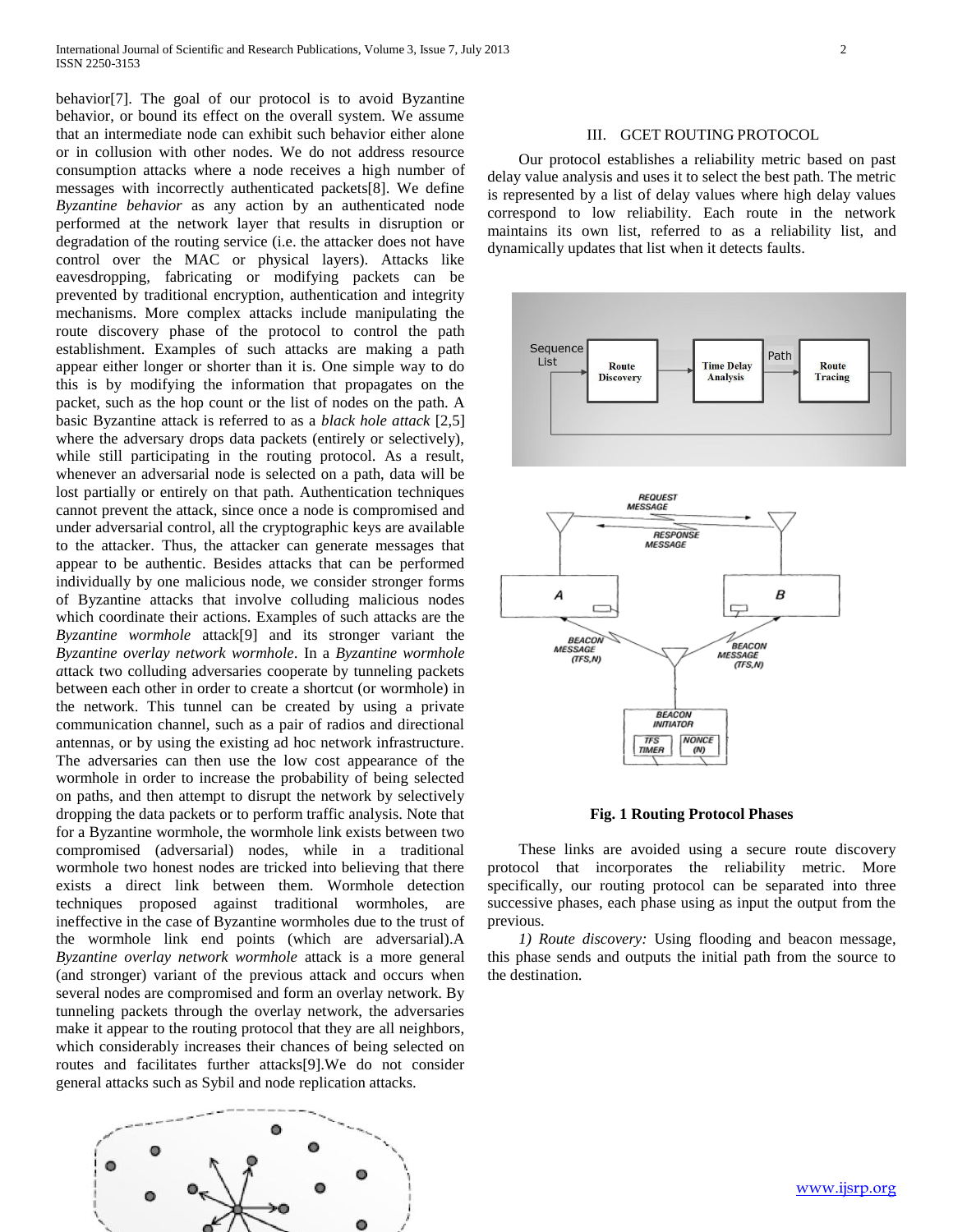## **Fig.2 Flooding**

 2) *Delay value Analysis:* This phase analyses the delay value involved for respective beacon messages and maintains a delay value list for each pair nodes. The delay value list is used by the efficient route tracing phase to avoid faulty path.

 *3) Efficient Route tracing:* This phase maintains a reliability list of links discovered by the time delay management algorithm. The delay value list is used by the route discovery phase in cyclic manner to generate effective route.

**1)** *Route Discovery:* When a source node wants to transmit data to a destination node and if it doesn't has a path to destination node in the routing table, it broadcasts the beacon message to establish a main route. When intermediate nodes receive the beacon message and they are not the destination that is determined in the packet, take action similar to conventional AODV[6] protocol. If the destination node receives beacon, sends the reply to the source node, and after net traversal time (in milliseconds) sends reply to the source node. If the source node receives the reply, the main route is established and starts data transmission.



#### **Fig.3 Transmission of Beacon message**

**2)** *Delay Value Analysis:* This phase aims to form a list of the delay values involved in route discovery phase. Beacon message transmission acts a medium for this goal. The delay values are compared with optimum threshold value which determines whether the link is efficient or not. In case, the delay value is greater than

the threshold value, the link is rejected. Else, the link proves to be efficient as it is within the acceptable range. The threshold value is determined as per analysis of data obtained in initial stages.

**3)** *Route Tracing:* After analyzing the links on basis of delay values, a list efficient links is maintained. These links are used further to establish efficient route for data transmission. The route is traced on the basis of original algorithm. This route has minimum risk from the foreseen byzantine failures such as packet drop, delay, mis-route. Thus, it is used for successful transmission of data packets.

## IV. ALGORITHM

- 1. Assume the Beacon message is pre-encrypted.
- 2. Broadcast it using flooding technique.
- 3. When all the nodes in the network are available.
- 4. Max distance between any two nodes is fixed at some standard (let D).
- 5. So max time of message delivery is estimated which is used as threshold.
- 6. Now when reply is generated then the time delay between the links is compared to obtain the best nodes (in reply time) in the network.
- 7. Hence a route with least time delay (let  $t_1$ ) is traced to send a packet to the destination.
- 8. Further, when packet passing is done then the initial node chooses that neighbor node which has least time delay for reply  $(t_1= min \{t_0, t_1 t_2 t_3 \ldots \} )$ .
- 9. In this way least delay links are chosen among the nodes.
- 10. Further the same process is repeated for each pair of nodes to obtain a route.
- 11. If an error comes then error message (Rerr) is generated towards the source.
- 12. Finally, the packet is successfully transmitted to the destination.

## V. ANALYSIS & RESULTS

 The Implementation of the GCET routing protocol is done on NS2[11]. The Network Simulator (ns2) network simulation package will be the supported tool for this class. You may run ns2 using the ECE Graduate Workstation Laboratory or you can install it on your own Linux. Tcl, Tk, Otcl, and Tclcl[12] are support programs that are used by ns2, which is the simulation program. Nam is the network simulator which provides visual views of the network simulation.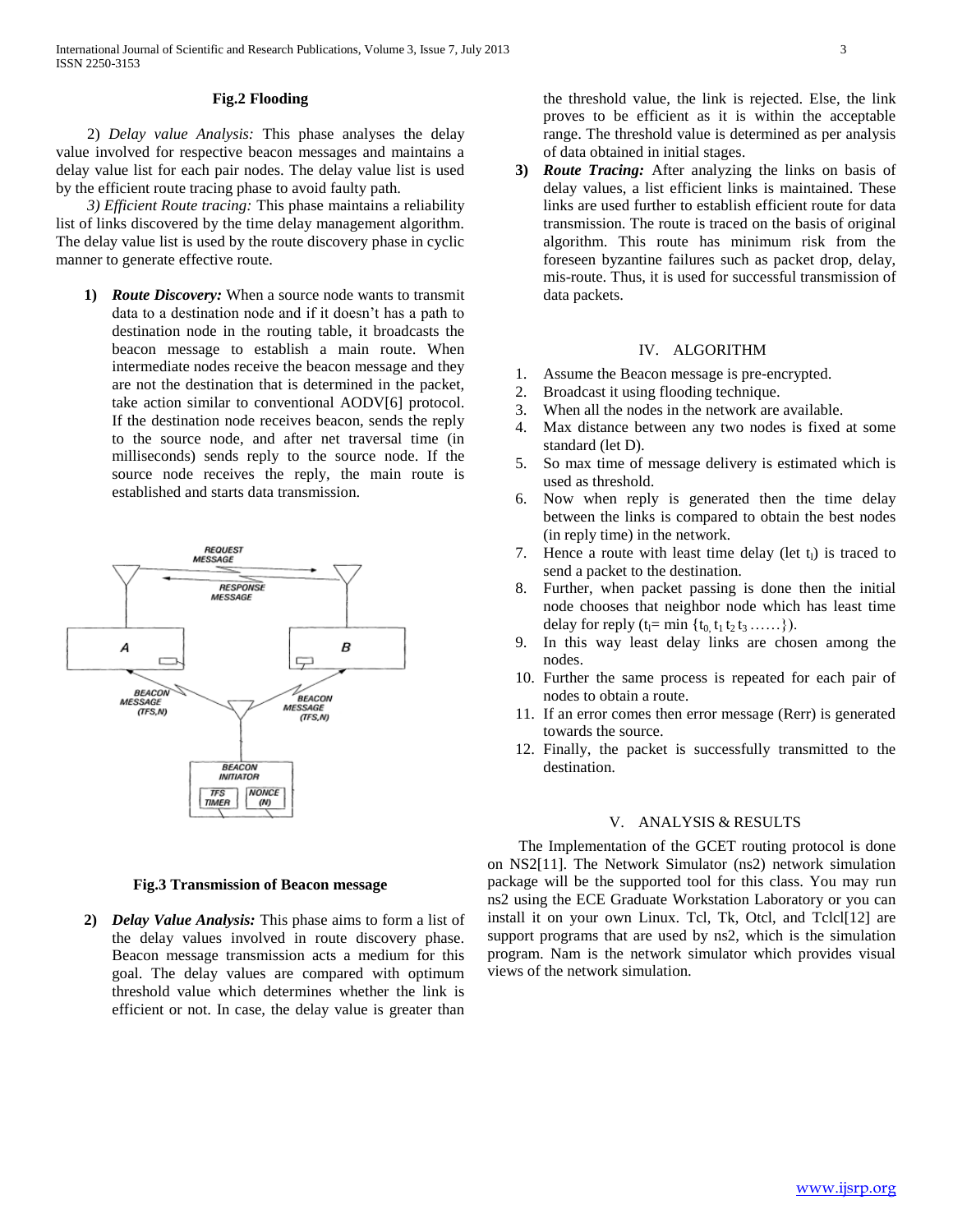

**Fig.4 Routing Flowchart**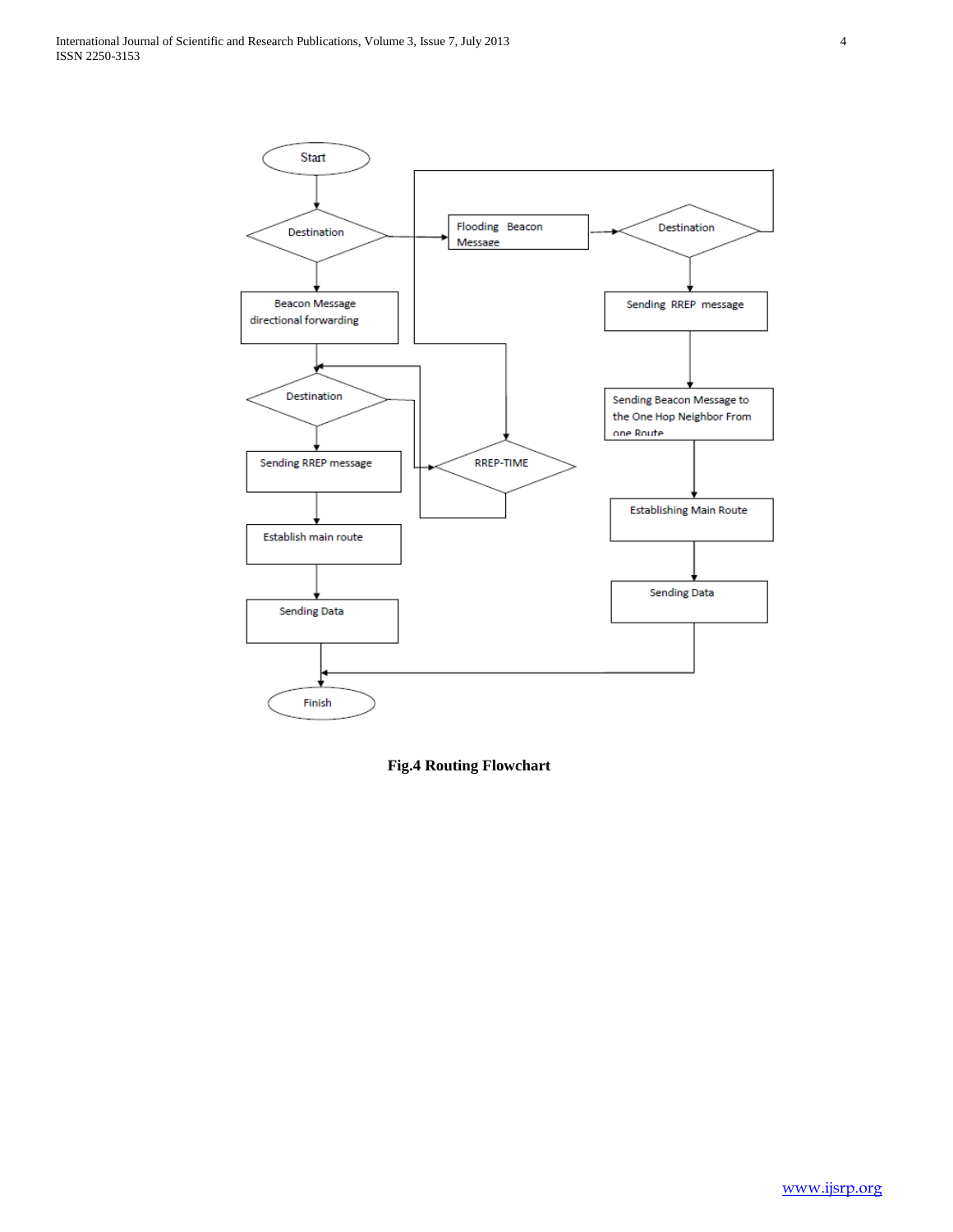



**Fig.6 Visual of NAM Trace initially. Here sink0, source-4**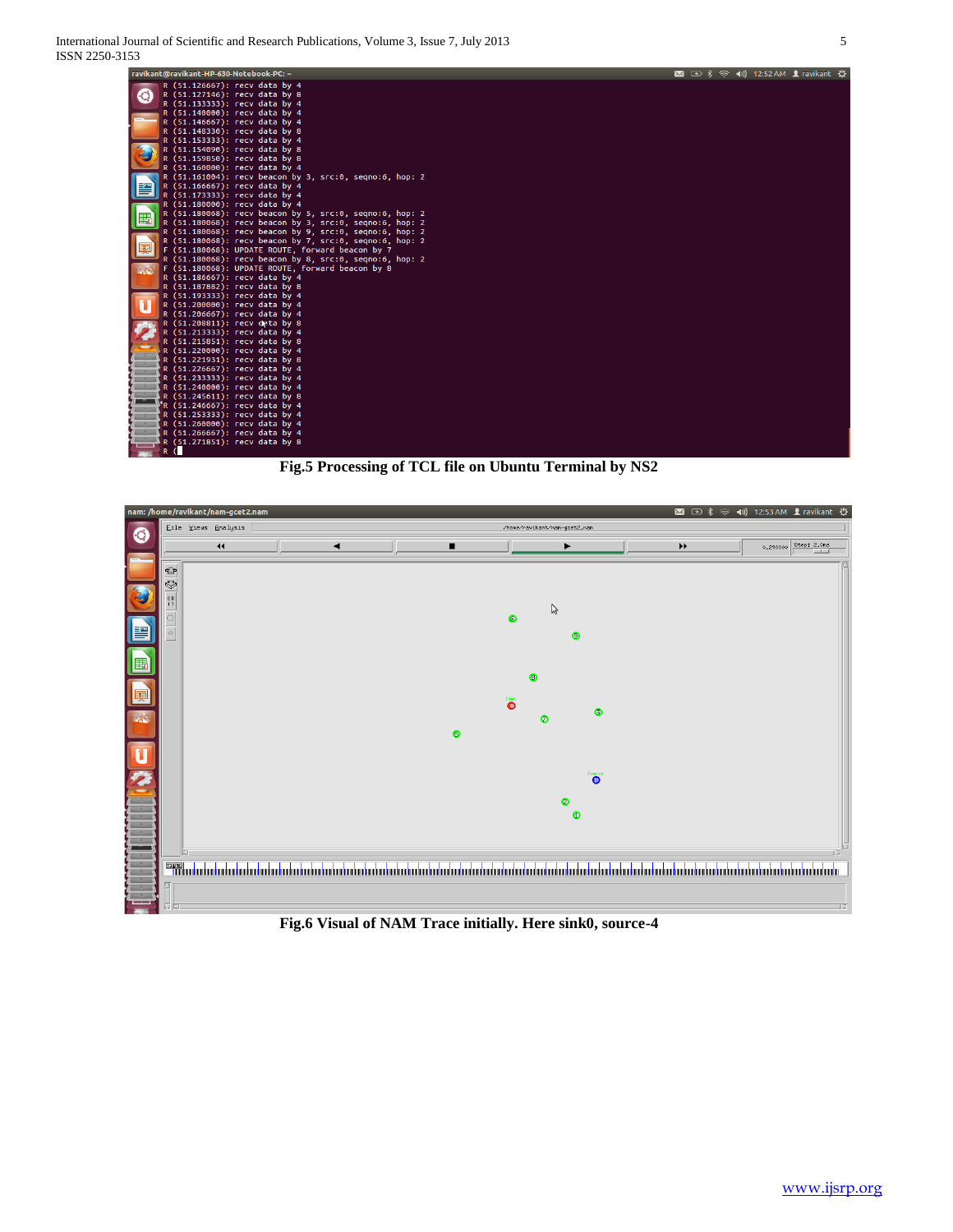

**Fig.7 Visual of Beacon Message transmission in Network**



**Fig.8 Data Transmission to sink using Droptail**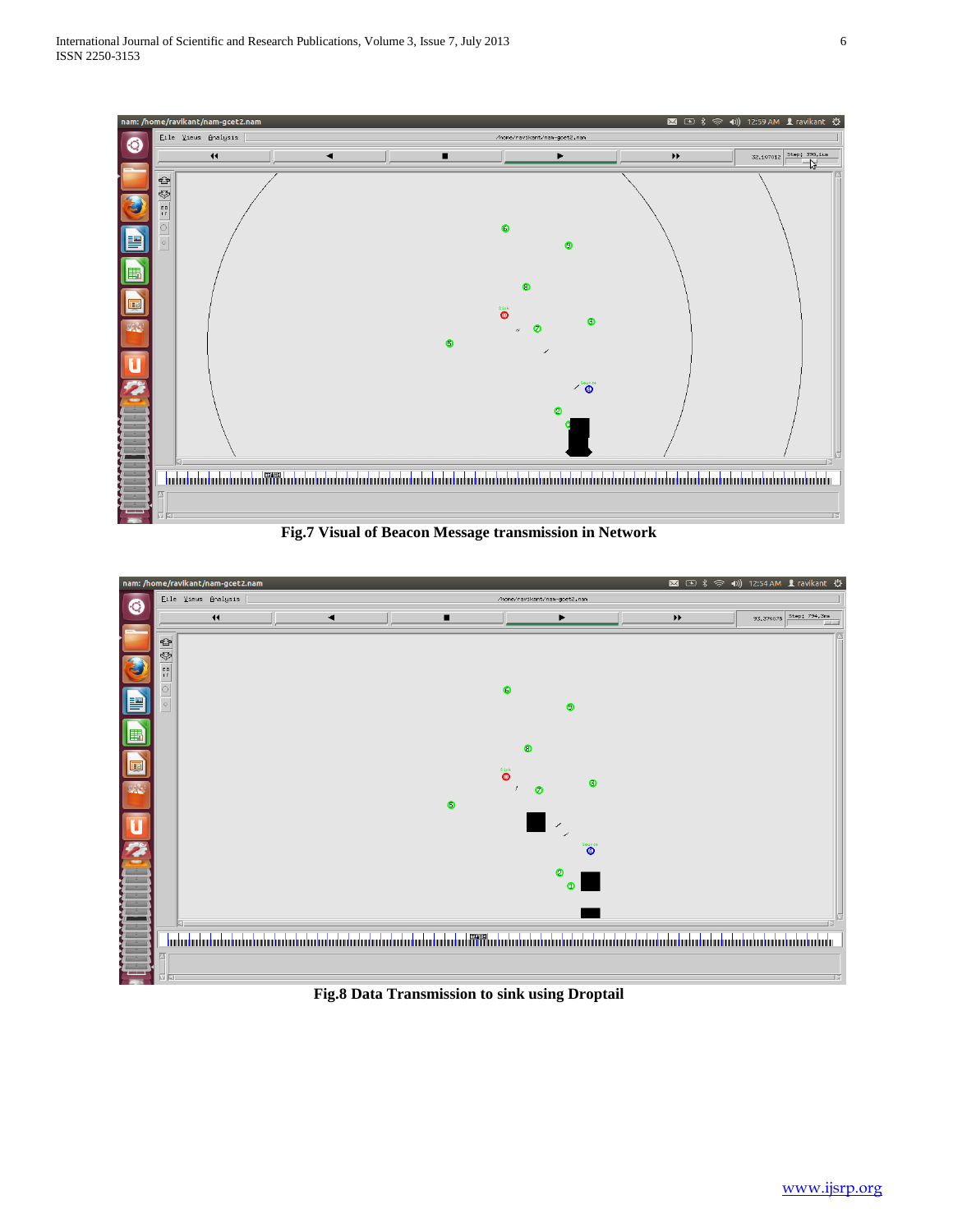

**Fig.9 Again transmission of data continues from Source to Sink**

### VI. CONCLUSION

 In this paper, we have illustrated the GCET Routing protocol which uses an on-demand approach for finding routes, that is, a route is established only when it is required by a source node for transmitting data packets. It employs destination sequence numbers to identify the most recent path.

 In Ad Hoc wireless networks, due to high network traffic. A number of recent works have been studied before implementing this new methodology. The implemented solution unlike some of its predecessors does not depend on distance metrics but mainly focus on transmission time which leads to an efficient system formation. Currently more studies are being done to implement probing method based on Divide and Conquer technique to add tolerance of several errors to the protocol.

#### ACKNOWLEDGMENT

 This research paper is made possible through the help and support from everyone, including our parents, teachers, family and friends.

 We would like to thank Mrs. Ruchi Asija for her support and encouragement and thanks to our parents, family, and friends, who provide the advice and support. This research paper would not be possible without all of them.

#### **REFERENCES**

[1] P. Yau and C. J. Mitchell, "Security Vulnerabilities in Ad hoc Network".

- [2] Y. A. Huang, W. Fan, W. Lee, and P. S. Yu, "Cross-feature analysis for detecting ad-hoc routing anomalies," in The 23rd International Conference on Distributed Computing Systems (ICDCS'03), pp. 478-487, May 2003.
- [3] LAMPORT, L., SHOSTAK, R., AND PEASE, M. 1982. The byzantine generals problem. *ACM Trans. Program. Lang. Syst. 4,* 3, 382–401.
- [4] Y. A. Huang and W. Lee, "Attack analysis and detection for ad hoc routing protocols," in The 7th International Symposium on Recent Advances in Intrusion Detection (RAID'04), pp. 125-145, French Riviera, Sept. 2004.
- [5] M. A. Shurman, S. M. Yoo, and S. Park, "Black hole attack in wireless ad hoc networks," in ACM  $42<sup>nd</sup>$  Southeast Conference (ACMSE'04), pp. 96-97, Apr. 2004.
- [6] C. E. Perkins, E. M. B. Royer, and S. R. Das, Ad hoc On-Demand Distance Vector (AODV) routing, RFC 3561, July 2003.
- [7] Mohapatra, P., Gui, C., and Li, J., "Group Communications in Mobile Ad Hoc Networks", University of California, Davis.
- [8] K. Sanzgiri, D. LaFlamme, B. Dahill, B. N. Levine, C. Shields, and E. M. B. Royer, "Authenticated routing for ad hoc networks," IEEE Journal on Selected Areas in Communications, vol. 23, no. 3, pp. 598-610, Mar. 2005.
- [9] Y.-C. Hu, A. Perrig, and D. B. Johnson, "Packet leashes: A defense against wormhole attacks in wireless ad hoc networks," in *Proceedings of the* 22*nd Annual Joint Conference of the IEEE Computer and Communications Societies (INFOCOM 2003)*, April 2003.
- [10] K. Sanzgiri, B. Dahill, B. N. Levine, C. Shields, and E. Belding-Royer, "A secure routing protocol for ad hoc networks," in 10th IEEE International Conference on Network Protocols (ICNP'02), November 2002.
- [11] "The network simulator ns2." <http://www.isi.edu/nsnam/ns/>.
- [12] Webopedia, An Internet Dictionary, [http://www.webopedia.com/.](http://www.webopedia.com/)

# **AUTHORS**

**First Author** – Anamika Rai, Student, Department of Computer Science & Engineering, Galgotias College of Engineering & Technology, Greater Noida, India